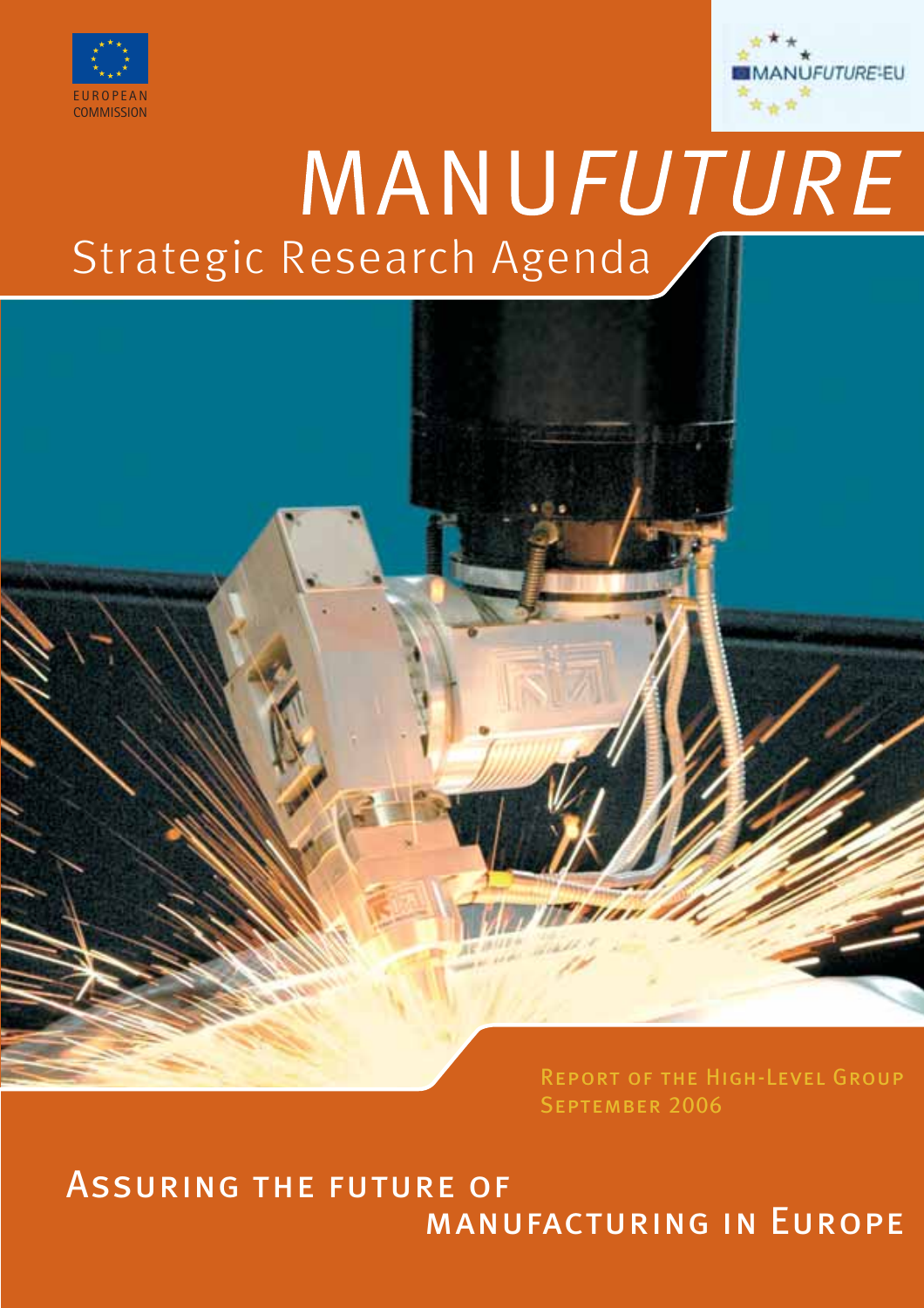#### **Interested in European research?**

**RTD** *info* is the Research DG quarterly magazine keeping you in touch with main developments (results, programmes, events, etc.). It is available in English, French and German. A free sample copy or free subscription can be obtained from:

#### **Information and Communication Unit**

Directorate-General for Research European Commission B-1049 Brussels – Belgium Fax: +32 2 295 82 20 E-Mail: research@ec.europa.eu Internet: http://ec.europa.eu/comm/research/rtdinfo\_en.html

#### **Research Directorate-General**

Building SDME 2/85, B-1049 Brussels, Belgium Fax: +32 2 295 82 20 E-mail: research@ec.europa.eu Research web portal: http://www.europa.eu.int/comm/research/

#### **For further information on Manu***future***, please contact:**

Mr Christos Tokamanis – Research DG Tel: +32 2 295 95 65 E-mail: christos.tokamanis@ec.europa.eu http://ec.europa.eu/comm/research/industrial\_technologies/manufuture/home\_en.html

#### **For further information on Manu***future* **Platform, please contact:**

Mr Heinrich Flegel – DaimlerChrysler President of the Manu*future* Platform Tel: +49 711 1792927 E-mail: info@manufuture.org http://www.manufuture.org

> *Europe Direct is a service to help you find answers to your questions about the European Union*

> > **Freephone number:**



The Commission accepts no responsibility or liability whatsoever with regard to the information presented in this document.

This brochure has been produced thanks to the efforts of the Manu*future* Platform High Level Group.

A great deal of additional information on the European Union is available on the Internet.

It can be accessed through the Europa server (http://ec.europa.eu).

Cataloguing data can be found at the end of this publication.

ISBN 92-79-01026-3

Reproduction is authorised provided the source is acknowledged.

All rights reserved:

This report may not be reproduced, in whole or in part, without prior permission of the copyright owner. Copyright © September 2006 Manu*future* Platform. Cover photo : © Prima Industrie

*Printed in Belgium*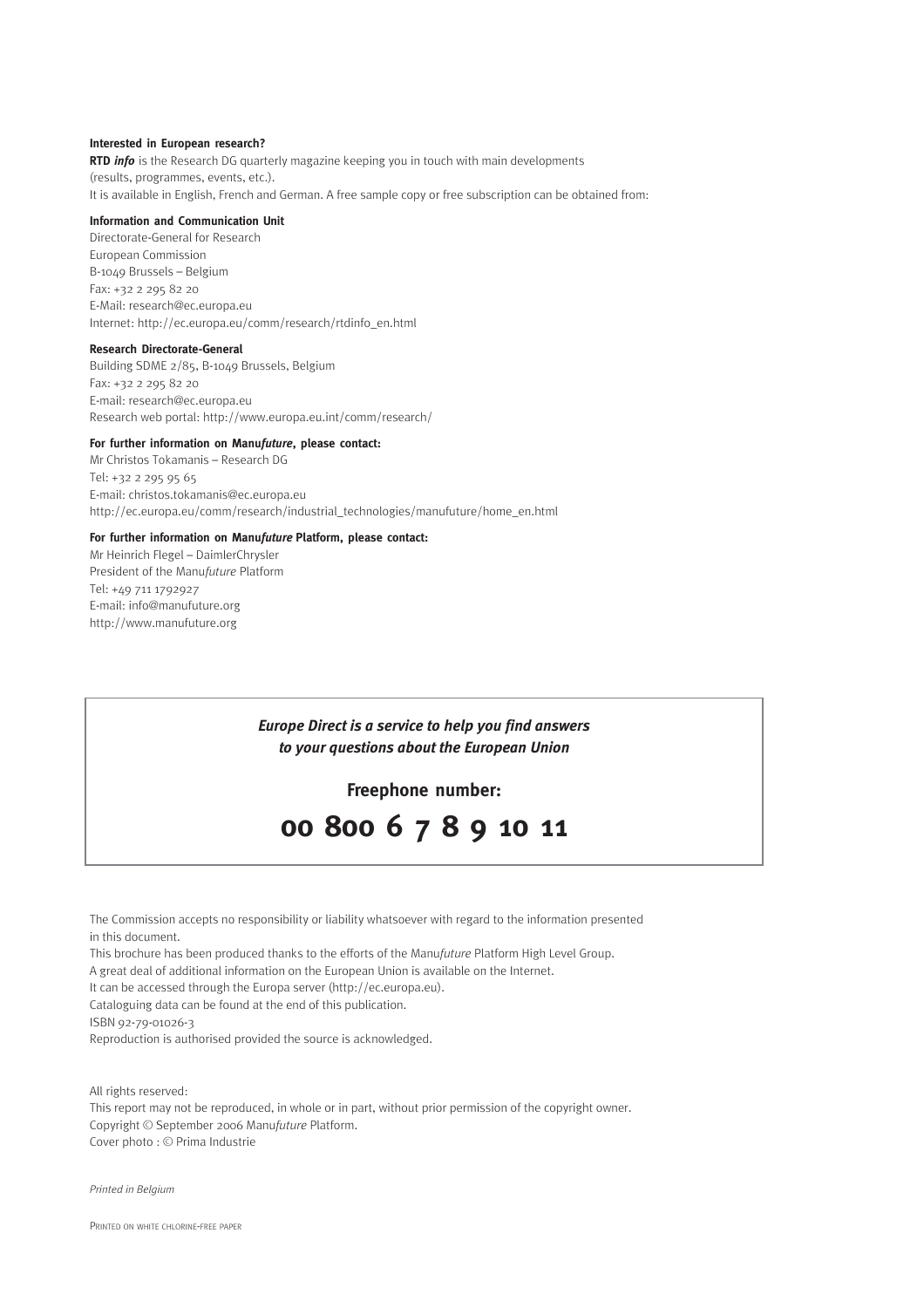# MANUFUTURE Strategic Research Agenda



**ASSURING THE FUTURE OF** MANUFACTURING IN EUROPE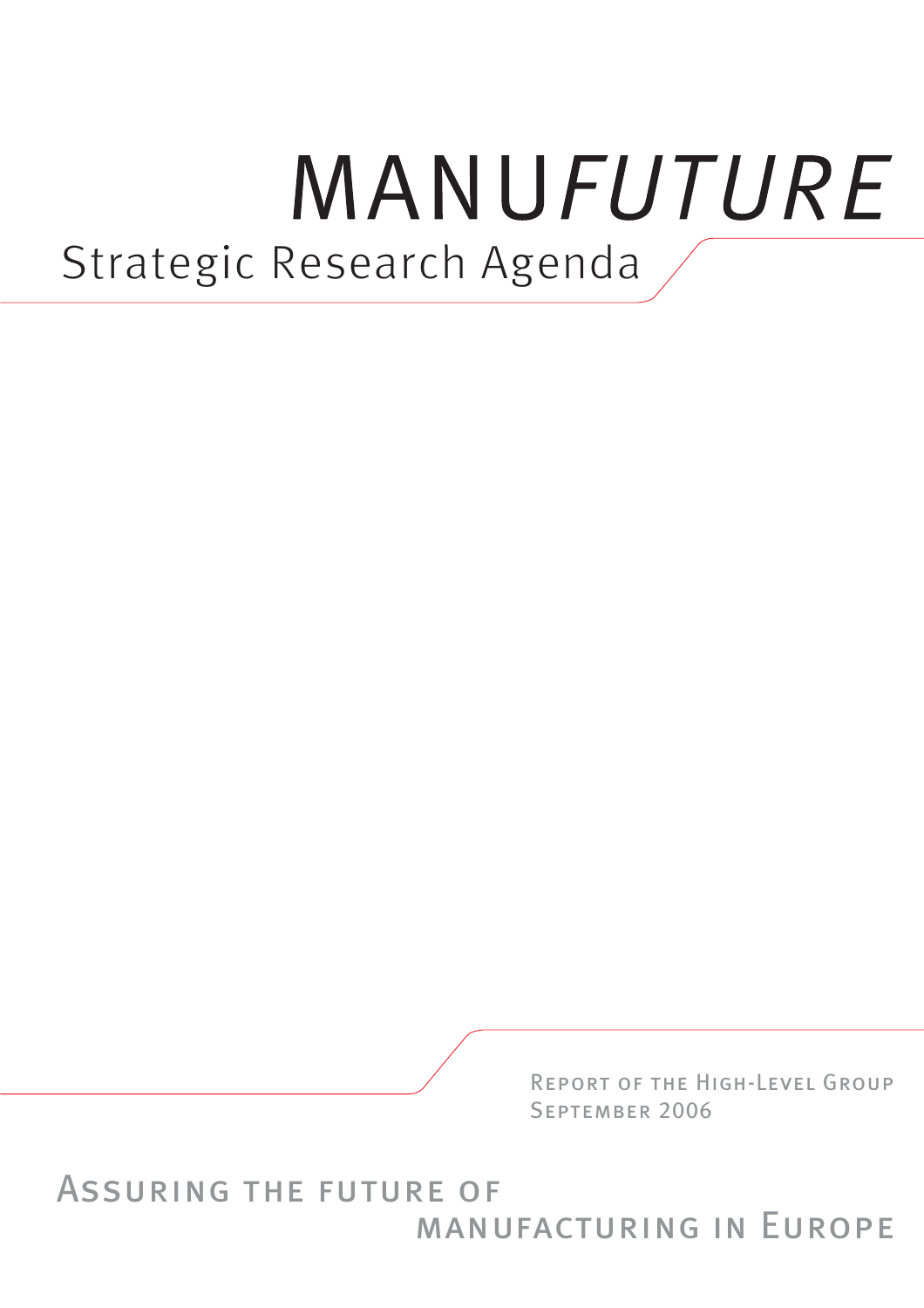## TABLE OF CONTENTS

| <b>PREFACE</b>                                                   | 3  |
|------------------------------------------------------------------|----|
| <b>MANUFUTURE PLATFORM</b>                                       | 4  |
| BACKGROUND                                                       | 7  |
| <b>EXECUTIVE SUMMARY</b>                                         | 8  |
| STRATEGIC PERSPECTIVE                                            | 10 |
| 1. The new global industrial revolution: a challenge for Europe  | 10 |
| 2. Economic importance and the Manufuture process implementation | 11 |
| 3. Response based on strategic analysis                          | 12 |
| 3.1 Knowledge-based manufacturing                                | 12 |
| 3.2 A roadmap for industrial transformation                      | 13 |
| 3.3 Multi-level action                                           | 13 |
| MANUFACTURING AGENDA                                             | 14 |
| 4. New added-value products and product/services                 | 14 |
| 5. Innovating production                                         | 15 |
| 5.1 New business models                                          | 16 |
| 5.2 Advanced industrial engineering                              | 17 |
| 5.3 Emerging manufacturing sciences and technologies             | 20 |
| 6. Infrastructure and education                                  | 21 |
| 6.1 Innovating SMEs                                              | 21 |
| 6.2 RTD system and RTD management changes                        | 22 |
| 6.3 Skills and educational strategy                              | 22 |
| 7. Implementation of the SRA through collective action           | 24 |
| 7.1 At European level                                            | 24 |
| 7.2 At national/regional level                                   | 24 |
| 7.3 At SME level                                                 | 25 |
| 7.4 Across frontiers                                             | 25 |
| 8. Recommendations for action                                    | 26 |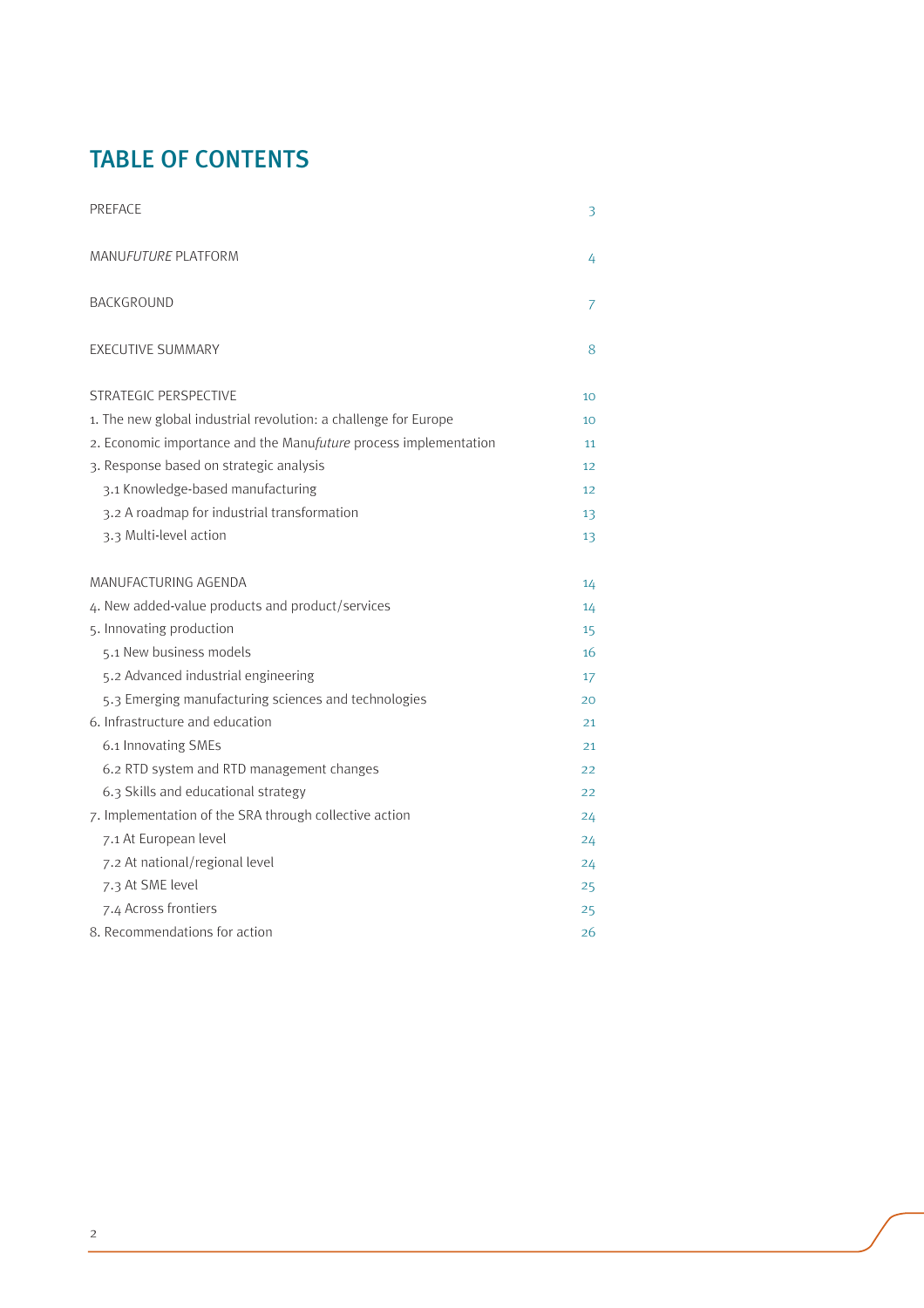### **PREFACE**



#### **"Strong reasons make strong actions." William Shakespeare**

Manufacturing is the dominant sector of the European economy. Since each job in manufacturing is linked to two additional jobs in high quality services, Furthermore, it also exerts a strong technology pull on research and innovation – so the EU depends strongly on the dynamism of its manufacturing industry! Putting knowledge and innovation at the heart of European growth is therefore a must.

Speeding up the rate of industrial transformation to highadded-value products, processes and services was the key message from a recent meeting of a group of leading European industrialists. This document presents a concise strategic master-plan for realising that goal, and thus keeping Europe at the forefront in manufacturing.

I would like to thank all the members of the High Level Group, and, especially the Support Group members, for the time and attention they have devoted to this exercise. I also wish to thank the European Commission services of the Enterprise, Information Society and Research Directorates-General for their support to the Manu*future* initiative

Finally, I would like to express gratitude to those numerous contributors who have commented on the draft versions of this document.

Hearties Fer

Heinrich FLEGEL DaimlerChrysler, Chairman of Manu*future* High Level Group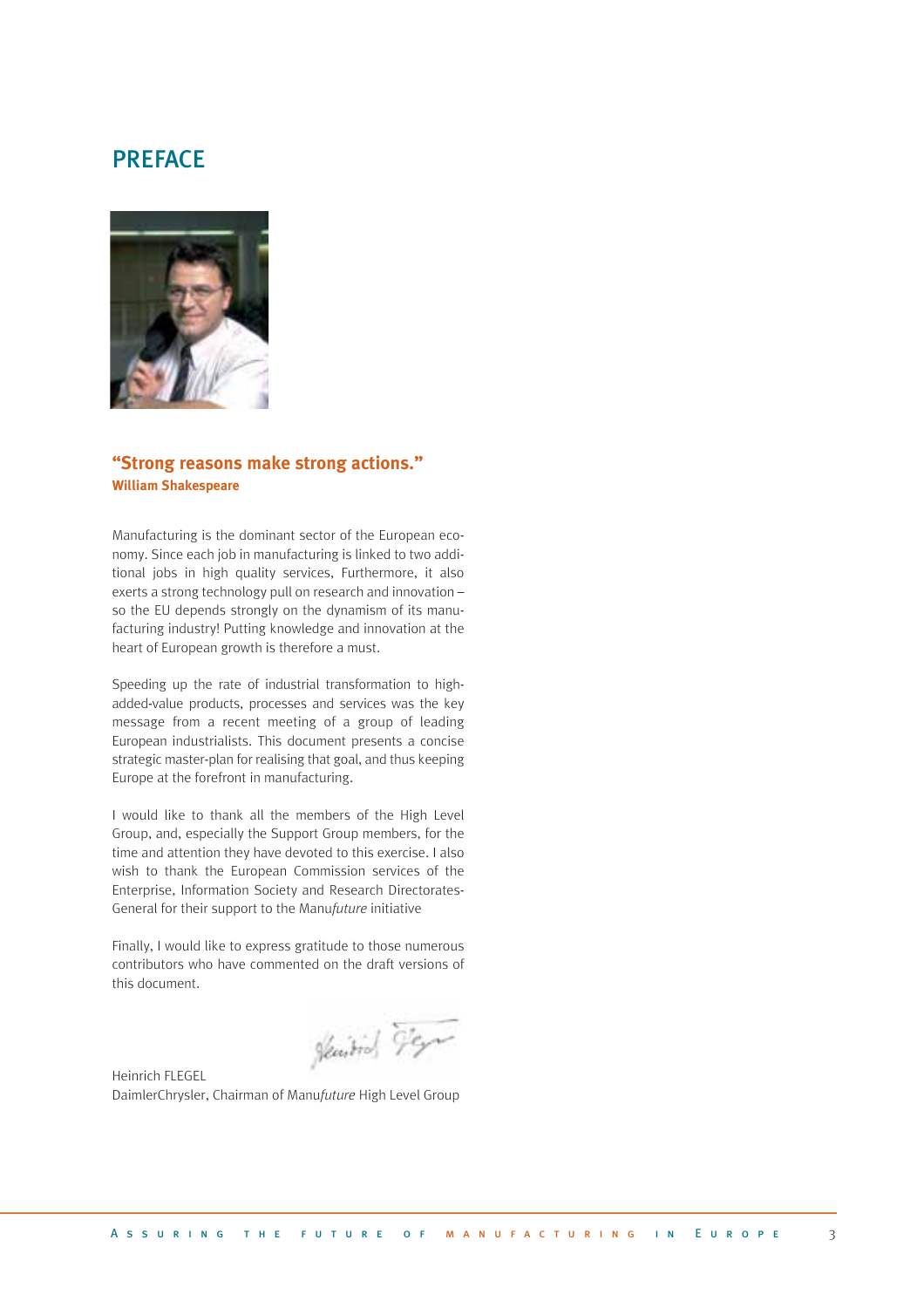

## **MANUFUTURE PLATFORM**

| <b>ORGANISATION</b>      | <b>FUNCTION</b>                                                         |
|--------------------------|-------------------------------------------------------------------------|
| DAIMLER-CHRYSLER         | Chairman                                                                |
| ITIA-CNR                 | Vice-President for Research                                             |
| Caixa Geral de Depositos | Vice-President for Industry/Policy                                      |
| DAIMLER-CHRYSLER         | Platform Secretariat                                                    |
|                          | <b>First NAME</b><br><b>Heinrich</b><br>Francesco<br>Carlos<br>Eberhard |

#### **HIGH LEVEL GROUP Members CONTRACTES**

| <b>LAST NAME</b> | <b>First NAME</b> | <b>ORGANISATION</b>                                       |
|------------------|-------------------|-----------------------------------------------------------|
| AIRAGHI          | Angelo            | CONFINDUSTRIA                                             |
| <b>BÖER</b>      | Claudio           | EUREKA-FACTORY                                            |
| <b>EBERST</b>    | Christof          | PROFACTOR Produktionsforschungs GmbH                      |
| GARCIA           | José Ramon        | <b>TECNALIA</b>                                           |
| <b>HULL</b>      | Chris             | EARTO                                                     |
| <b>JALBA</b>     | Liviu             | Microelectronica S.A.                                     |
| <b>KOPAC</b>     | Martin            | ALPINA, TOVARNA OBUTVE, D.D.                              |
| LAMBOURNE        | Edouard           | <b>DELCAM</b>                                             |
| LAWLER           | lim               | AMT Ireland and Materials Ireland                         |
| LEPPAVUORI       | Erkki             | <b>VTT</b>                                                |
| MADARIAGA        | Javier            | <b>TECNALIA</b>                                           |
| <b>MERTENS</b>   | Jean-Jacques      | EIB - European Investment Bank                            |
| <b>MONTIEL</b>   | Enrique           | <b>INESCOP</b>                                            |
| <b>NELISSEN</b>  | Guido             | European Metalworkers' Federation                         |
| ORGILES          | Cesar             | <b>INESCOP</b>                                            |
| PARNIERE         | Paul              | RENAULT                                                   |
| PAZIN            | Željko            | ORGALIME                                                  |
| PEDERSEN         | Hans J.           | Danfoss Bionics and Ossacur AG                            |
| PERRIER          | Pierre            | ACADEMIE des technologies                                 |
| <b>PINTE</b>     | $\log$            | AGORIA                                                    |
| POST             | Peter             | FESTO AG & Co. KG                                         |
| <b>SEGHERS</b>   | Robert            | PICANOL                                                   |
| <b>SIMON</b>     | Arne              | German Federal Ministry of Education and Research         |
| <b>SOL</b>       | Egbert-Jan        | <b>TNO</b>                                                |
| <b>TUOKKO</b>    | Reijo             | Technology Centre Hermia - SISU 2010 Technology Programme |
| VOGGENREITER     | Heinz             | <b>DLR</b>                                                |

#### **SUPPORT GROUP Chair (part of the HLG)** And the state of the state of the HLG)

| <b>LAST NAME</b> | <b>First NAME</b> | <b>ORGANISATION</b> | <b>FUNCTION</b> |
|------------------|-------------------|---------------------|-----------------|
| <b>IOVANE</b>    | Francesco         | <b>ITIA-CNR</b>     | Coordinator     |
| PACI             | Augusta Maria     | EPP Lab (CNR-ITIA)  | Management      |
| <b>HEDLUND</b>   | Biorn             | VDMA                | Secretariat     |

#### **SUPPORT GROUP Members (part of the HLG)**

| <b>LAST NAME</b>  | <b>First NAME</b> | <b>ORGANISATION</b>     |
|-------------------|-------------------|-------------------------|
| <b>BESSEY</b>     | Eberhard          | DAIMLER-CHRYSLER        |
| <b>BUENO</b>      | Rikardo           | <b>FATRONIK</b>         |
| <b>CHLEBUS</b>    | Edward            | WROCLAW Univ. of Tech.  |
| DIEAPRAGACHE      | Diea              | <b>CETIM</b>            |
| GOERICKE          | Dietmar           | <b>VDMA</b>             |
| <b>GROOTHEDDE</b> | René              | <b>CECIMO</b>           |
| <b>HANISCH</b>    | Christoph         | <b>FESTO</b>            |
| MENDONCA          | José Manuel       | <b>INESC Porto</b>      |
| <b>RICHET</b>     | Daniel            | FIM/CETIM               |
| WESTKÄMPER        | Engelbert         | Fraunhofer-Gesellschaft |
| <b>WILLIAMS</b>   | David             | Loughborough University |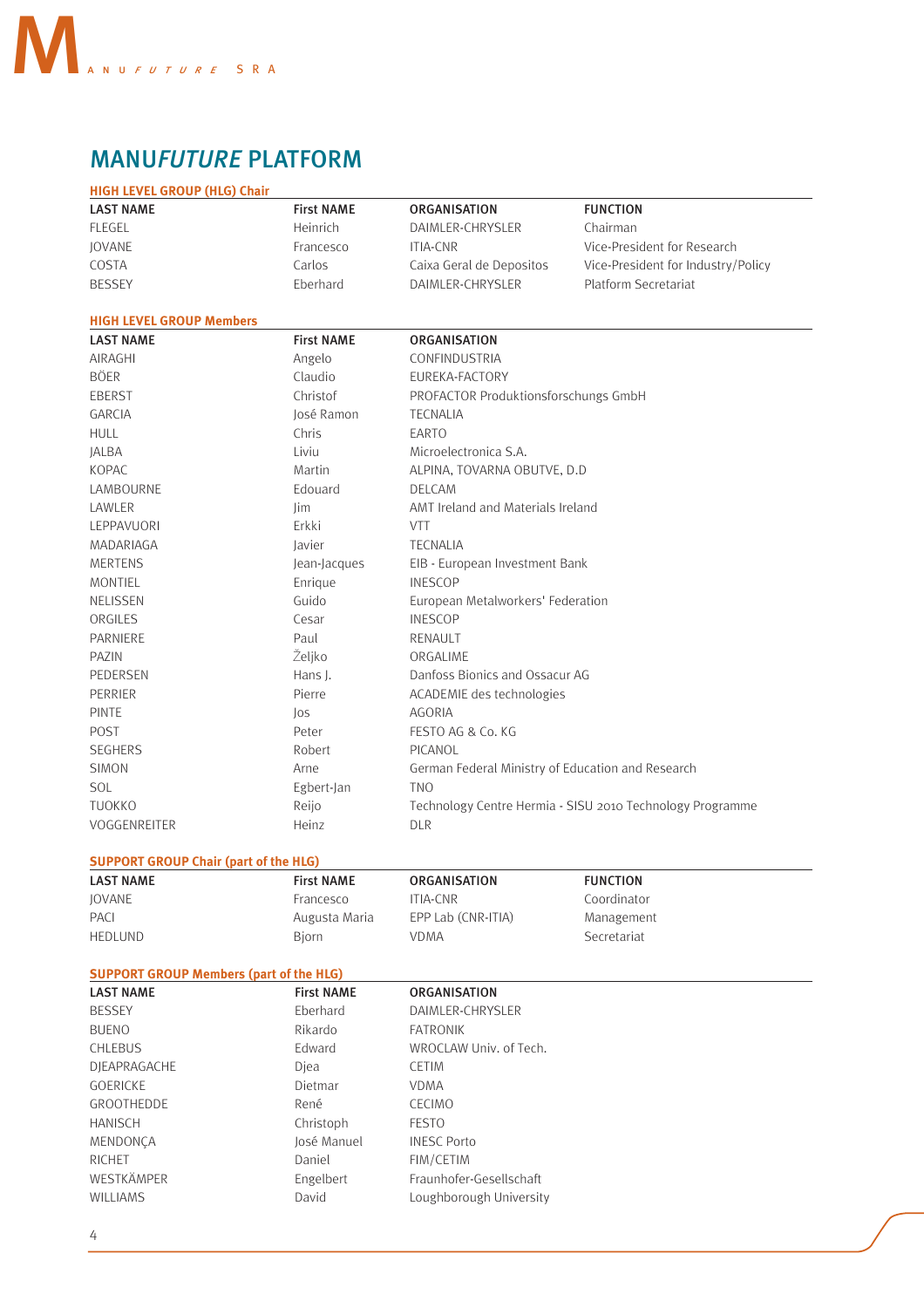#### **Representatives from National Manu***future* **Initiatives (part of the HLG)**

| <b>COUNTRY</b>                                                                          | <b>LAST NAME</b> | <b>First NAME</b> | <b>ORGANISATION</b>                         |
|-----------------------------------------------------------------------------------------|------------------|-------------------|---------------------------------------------|
| <b>AUSTRIA</b>                                                                          | <b>EBERST</b>    | Christoph         | PROFACTOR Produktionsforschungs GmbH        |
| <b>BELGIUM</b>                                                                          | <b>PINTE</b>     | $\log$            | Agoria                                      |
| <b>DENMARK</b>                                                                          | <b>JOHANSEN</b>  | <b>John</b>       | Center for Industrial Production            |
| <b>GERMANY</b>                                                                          | <b>RAINFURTH</b> | Claudia           | <b>VDMA</b>                                 |
| <b>ITALY</b>                                                                            | <b>JOVANE</b>    | Francesco         | <b>ITIA-CNR</b>                             |
| <b>POLAND</b>                                                                           | <b>CHLEBUS</b>   | Edward            | WROCLAW Univ. of Tech.                      |
| PORTUGAL                                                                                | CALDEIRA         | José Carlos       | <b>INESC Porto</b>                          |
| <b>ROMANIA</b>                                                                          | <b>GRAPINI</b>   | Maria             | <b>PASMATEX</b>                             |
| <b>SLOVENIA</b>                                                                         | <b>NARDIN</b>    | <b>Blaz</b>       | TECOS, Slovenian Tool                       |
|                                                                                         |                  |                   | and Die Development Centre                  |
| <b>SPAIN</b>                                                                            | <b>BUENO</b>     | Rikardo           | <b>FATRONIK</b>                             |
| SWITZERLAND                                                                             | <b>BÖER</b>      | Claudio           | CTI-International                           |
| GREECE                                                                                  | CHRYSSOLOURIS    | George            | University of Patras                        |
| <b>IRELAND</b>                                                                          | O' CONNOR        | Pat               | Irish Centre for Business Excellence (ICBE) |
| UNITED KINGDOM                                                                          | <b>MILLER</b>    | William           | <b>TUV NEL Ltd</b>                          |
| The NETHERLANDS                                                                         | <b>SOL</b>       | Egbert-Jan        | <b>TNO</b>                                  |
| EUREKA FACTORY                                                                          | <b>REMPP</b>     | Helmut            | FZK/PFT/NCP Production                      |
| Representatives from European Technological Platforms and Initiatives (part of the HLG) |                  |                   |                                             |
| <b>PLATFORM</b>                                                                         | <b>LAST NAME</b> | <b>First NAME</b> | <b>ORGANISATION</b>                         |
| Maritime - WATERBORNE                                                                   | LANCELLOTTI      | Paola             | <b>EMEC</b>                                 |
| Rapid Manufacturing                                                                     | <b>GERRITS</b>   | Anton             | <b>TNO</b>                                  |
| <b>Industrial Security</b>                                                              | GOWLAND          | Richard           | European Process Safety Centre              |
| Forest based                                                                            | KLEINSCHMIT      | Andreas           | European Confederation                      |

|                          |                      |          | of Woodworking Industries |
|--------------------------|----------------------|----------|---------------------------|
| Textile                  | LUTZ.                | Walter   | <b>EURATEX</b>            |
| Micro-Nano Manufacturing | <b>SHAEFER</b>       | Wolfgang | Fraunhofer IPA            |
| Sustainable Chemistry    | <b>MILLS</b>         | Russel   | <b>DOW</b>                |
| Rail - ERRAC             | <b>MYNARD</b>        | Antoine  | ERRAC, AEIF               |
| Construction - ECTP      | RODRIGUEZ            | lesus    | ENCORD                    |
| Aeronautics - ACARE      | <b>SZODRUCH</b>      | Joachim  | DLR e.V.                  |
| EU-Mat                   | <b>IOVANOVIC</b>     | А.       | <b>MPA Stuttgart</b>      |
| Robotics                 | <b>NILSSON</b>       | Caroline | SAFRAN                    |
| Agricultural Engineering | <b>FRERICHS</b>      | Ludger   | CLAAS GmbH                |
| Technologies - AET       |                      |          |                           |
| Road Transport - ERTRAC  | AUST                 | Rainer   | <b>ERTRAC Office</b>      |
| Food for Life            | <b>ISRAELACHWILI</b> | Daniela  | <b>CIAA</b>               |
|                          |                      |          |                           |

#### **European Commission contacts**

| <b>LAST NAME</b> | <b>First NAME</b> | <b>ORGANISATION</b> |
|------------------|-------------------|---------------------|
| TOKAMANIS        | Christos          | DG RTD              |
| GENTILI          | Andrea            | DG RTD              |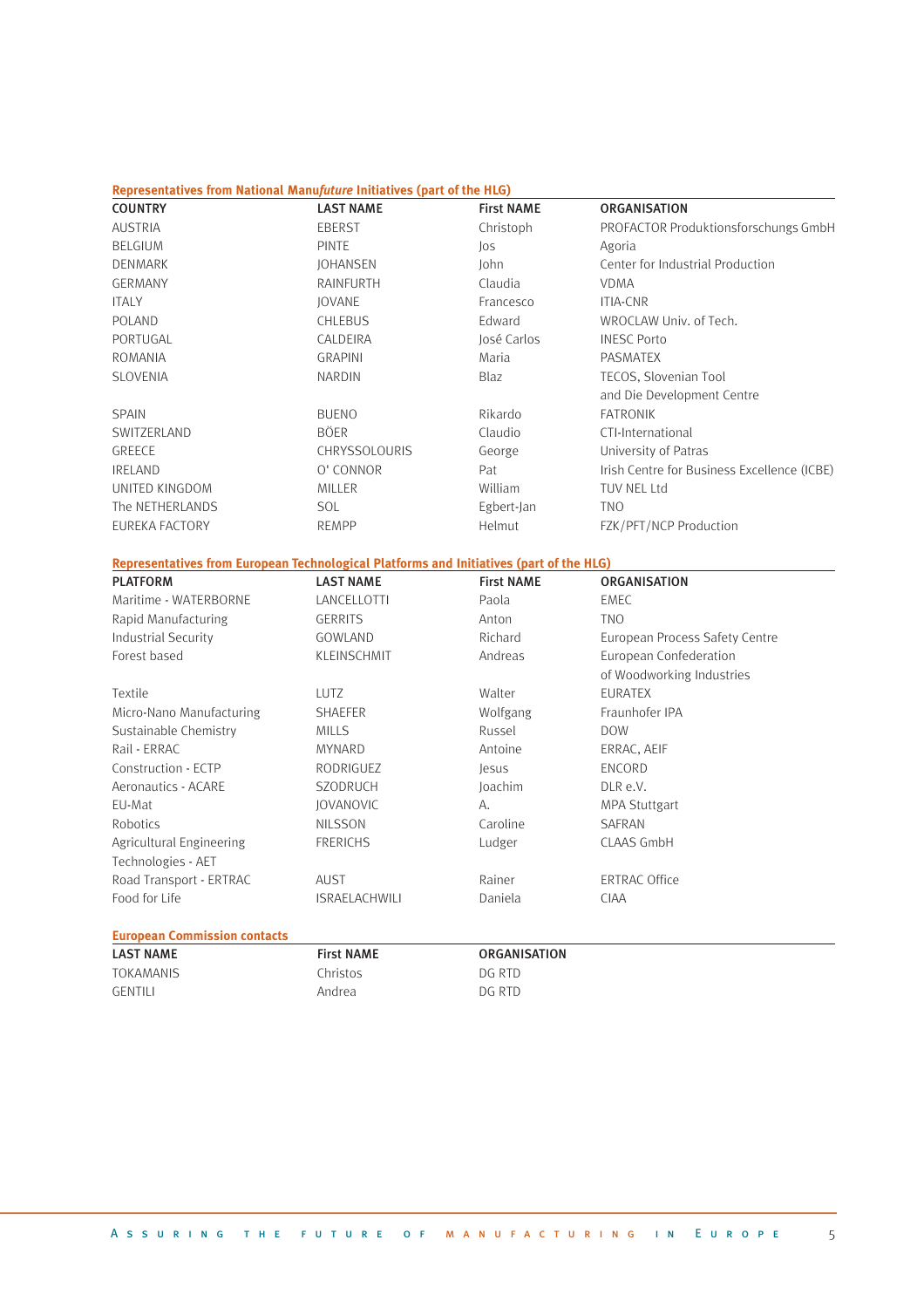



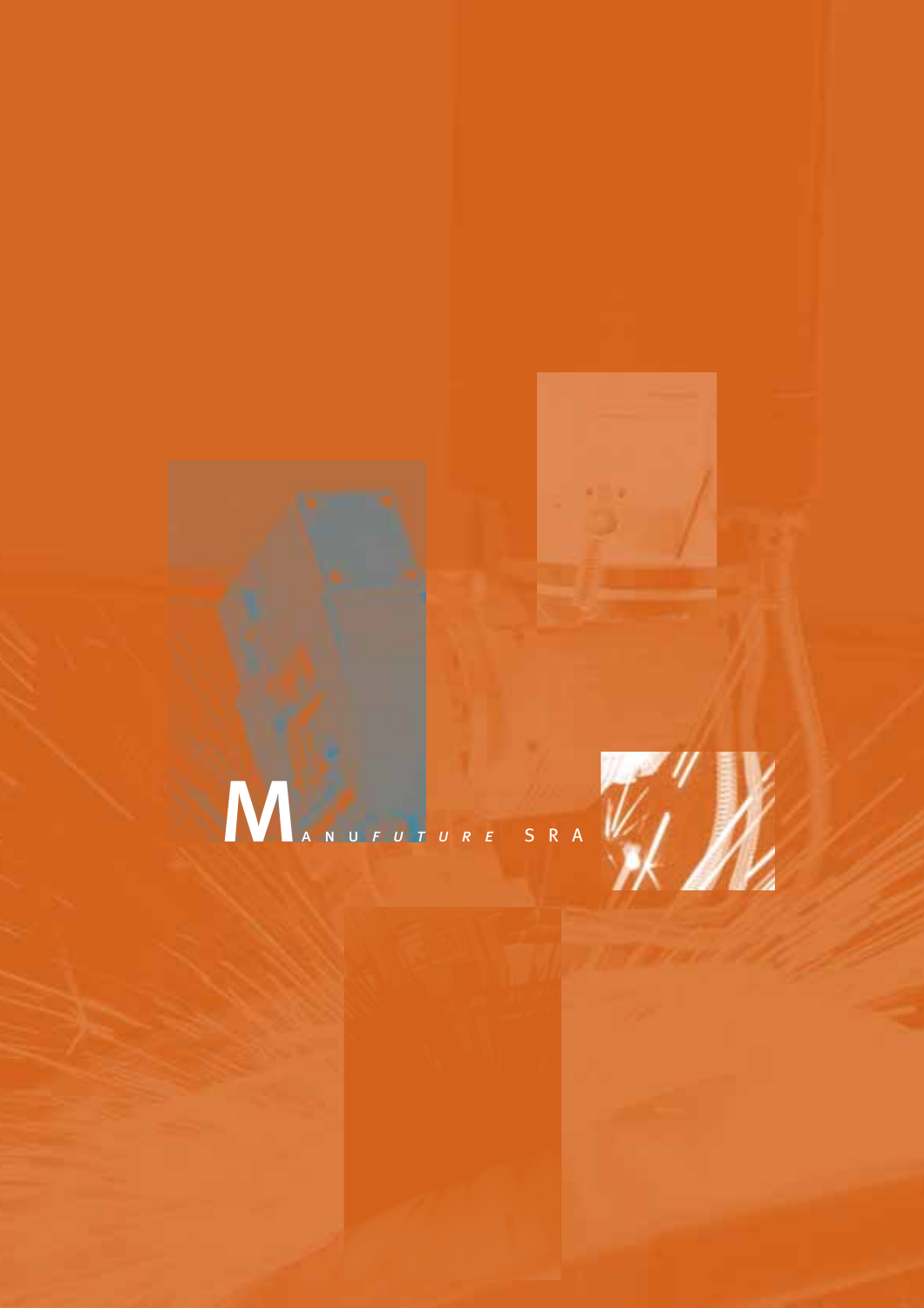### BACKGROUND

The Manu*future* European Technology Platform was launched in December 2004 in Enschede, the Netherlands, with the publication of 'Manu*future* – a Vision for 2020'. This document resulted from detailed analyses carried out by a High Level Group formed a year earlier, composed of highranking representatives from European industry and the scientific community. The vision document recommended the preparation of a more detailed Strategic Research Agenda (SRA), paving the way for the definition of research priorities to be implemented via the EU's future RTD Framework Programmes, in coordination with initiatives at Member State, regional and individual stakeholder levels.

Produced with the help of a specially convened Support Group, the resultant SRA recommends employing the Seventh Framework Programme (FP7) as the means to move towards a new manufacturing paradigm and to outline a roadmap for industrial transformation, making synergistic use of all available resources. Its proposed solutions and research priorities – the so-called 'pillars' – are anchored in a number of recent strategic foresight studies, reports and workshops. Among the most significant are MANVIS (Manufacturing Visions – integrating diverse perspectives into pan-European foresight) and FuTMaN (Future of manufacturing in Europe 2015-2020 – the challenge for sustainable development).

The SRA is intended as a tool for further action, rather than an implementable roadmap in itself. A first version was presented at the Manu*future* 2005 conference in Derby, UK, forming the basis for on-going consultation with all interested stakeholders in the run-up to the launch of FP7. This process was completed in June 2006.

The present document summarises the consensus reached, taking into account all of the received comments. Its findings, collated by the Support Group with the help of Commission staff, constitute an ambitious plan inviting European organisations to invest in a set of targeted research, innovation and education activities that could transform the competitive basis of producing and delivering products and services that reach a new level in satisfying society's desires and expectations.

The Manu*future* initiative stems from the understanding that Europe's future will depend on the retention of a healthy manufacturing industry. There is thus an urgent need to take advantage of the historic opportunity provided by FP7 to help shape this future. As a next step, it is therefore recommended that the described methodology be used to produce specific technology roadmaps, both horizontal and sectoral, to define priorities for the first calls for proposals.

#### **Acknowledgements**

Acknowledgements are due to European Commission DG Industrial Technologies staff for contributing to the realisation of this SRA condensed version; to EPPLab-ITIA CNR of Italy for managing all the editorial operations, website communication and related consultation process; and to all contributors who sent amendments for the SRA improvement.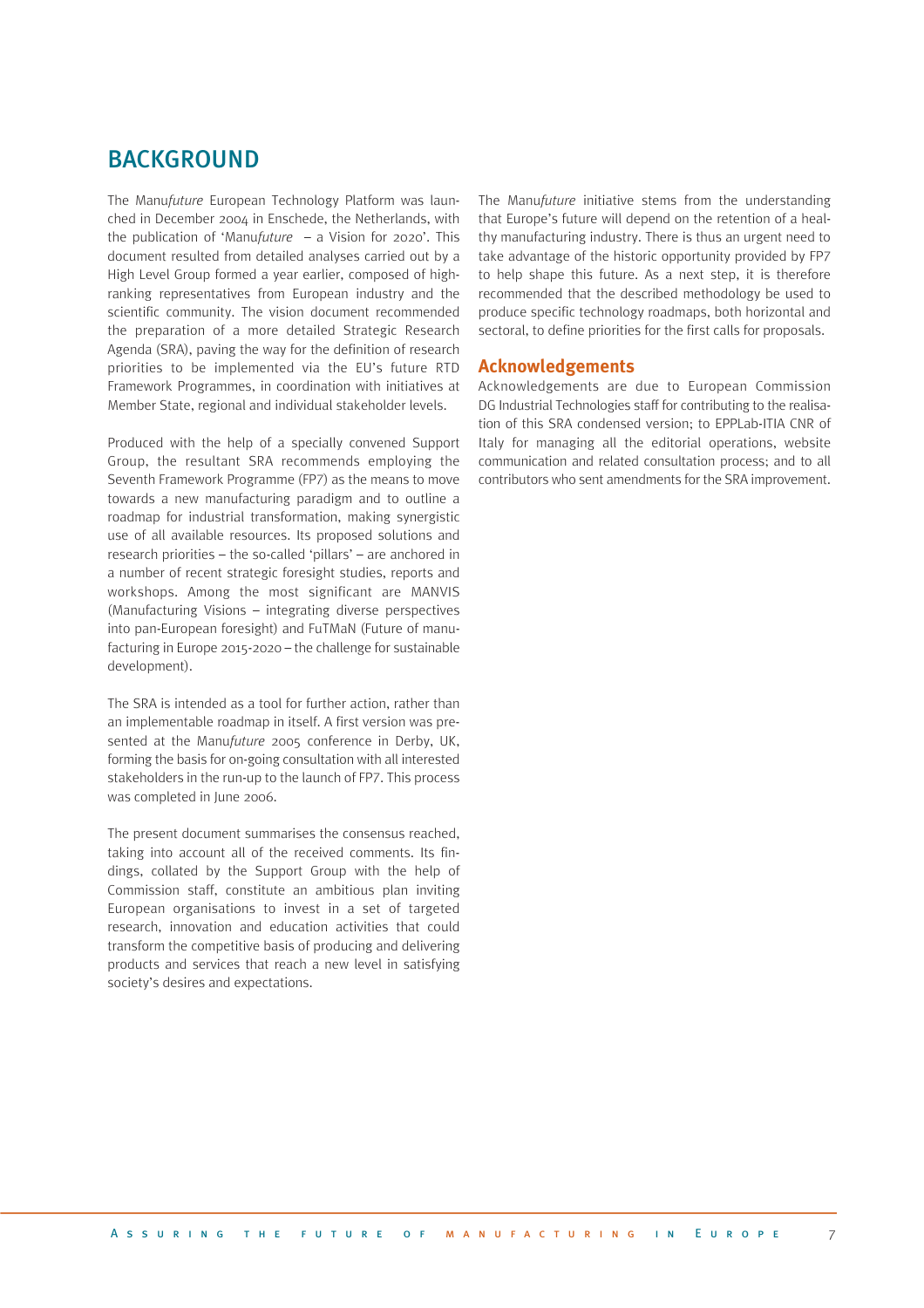## EXECUTIVE SUMMARY

The Manu*future* Technology Platform aims to provide an analysis and methodology leading to a transformation of European manufacturing industry into a knowledge-based sector capable of competing successfully in the globalised marketplace.

The economic importance of sustaining a strong manufacturing base in Europe is evident from the fact that it provides jobs for around 34 million people, and produces an added value exceeding €1 500 billion from 230 000 enterprises with 20 and more employees. Today, however, it faces intense and growing competitive pressure on several fronts. In the hightech sector, other developed economies pose the greatest threat. On the other hand, manufacturing in more mature traditional sectors is increasingly migrating to low-wage countries such as China and India. And these, too, are rapidly modernising their production methods and enhancing their technological capabilities.

Moreover, the short-range perspective of some shareholder considerations leads to a disproportionate loss of European technology to outside countries, causing a destruction of work-places that cannot be repaired by technology alone

#### **A step further**

A number of 'vertical' technology- or sector-specific action plans and Technology Platforms have already been established, or are in the course of preparation. Manu*future* goes a step further by addressing underlying 'horizontal' approaches applicable across a broad spectrum of industries.

It advocates the use of existing and new science-based solutions to transform European industry in ways that will strengthen its ability to compete in terms of high added value, since purely cost-based competition is unsustainable. By formulating synergistic fields of action and research, it also pursues the goal of maintaining the Community's social and sustainability standards, while making efficient use of Europe's remaining resources.

In this SRA, the priorities for maximising added value are outlined in a strategic perspective linking the principal drivers of change with a series of 'pillars' of activity spanning the short- to long-term timeframe.

The SRA identifies the key drivers as:

- ➤ competition, especially from emerging economies;
- ► the shortening life cycle of enabling technologies;
- ➤ environmental and sustainability issues;
- ➤ socio-economic environment;
- ➤ regulatory climate; and,
- ➤ values and public acceptance.

The countermeasures for competitive and sustainable reaction to these challenges are seen in terms of five priority pillars and their associated enabling technologies:

- ➤ new, high- added-value products and services;
- ▶ new business models;
- ➤ new manufacturing engineering;
- ➤ emerging manufacturing science and technologies;
- ➤ transformation of existing RTD and educational infrastructures to support world-class manufacturing, fostering researcher mobility, multidisciplinarity and lifelong learning.

Concentration on these actions will attract high value manufacturing industry, as well as the other fundamental actors such as universities and research centres, even from outside Europe.

#### **Role for collective research**

Collective research will certainly have a central part to play in realising the transformation, but technology alone will not meet the objectives of the Lisbon and Barcelona Councils. Understanding of business and financial mechanisms, implementation of new business models and restrengthening of the ethical and social core values of European enterprises will all be required – as will the realisation of scientific innovation in traditional technology areas. Only by involving the largest possible number of stakeholders – notably the existing and proposed Technology Platforms, whether applied at EU or national/regional level, and the innovative SMEs and other independent enterprises that figure largely in the structure of all manufacturing sectors – can today's knowledge be applied to structure manufacturing as a new engineering science bringing sustainable results for Europe.

Traditionally, European products are associated with high quality, appealing design and cutting-edge technology. The effectiveness of the Manu*future* research agenda in transforming industry will depend upon manufacturers' readiness to leverage these strengths, while adapting continuously to the changes necessary in an open, fast-moving global industrial marketplace.

Developments in enabling technologies such as innovative materials, nanotechnologies, ICT and mechatronics give almost limitless possibilities to develop new products or add functionality to existing products. European industry must have access to these technologies and to the tools for incorporating them into product designs.